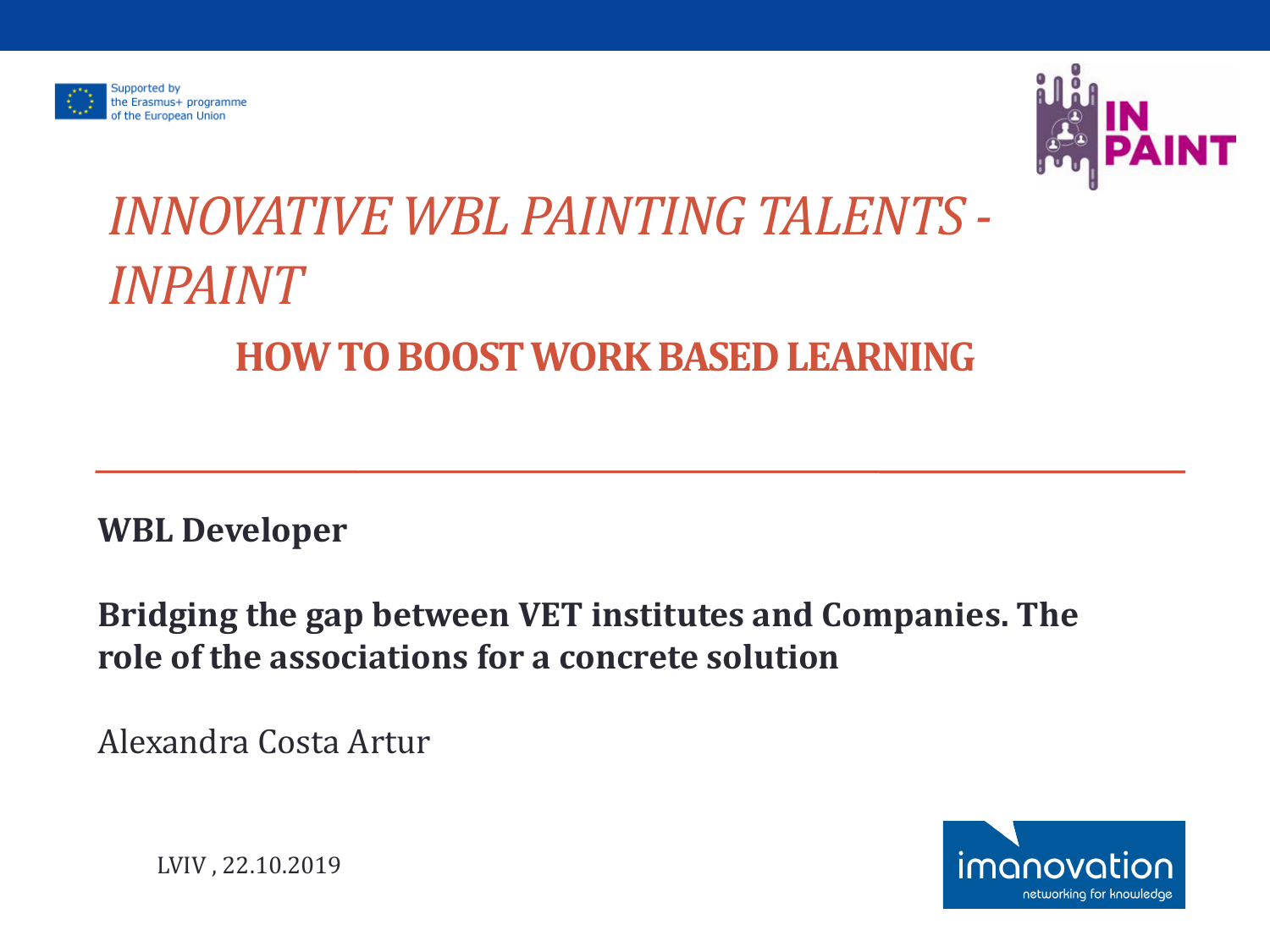



• Starting point – European project lead by the Painting European association

## **From the needs...**

- Shortage of young professionals
- Lack of quality training for Painters
- Scarce knowledge of market innovation by Painters and Training institutes

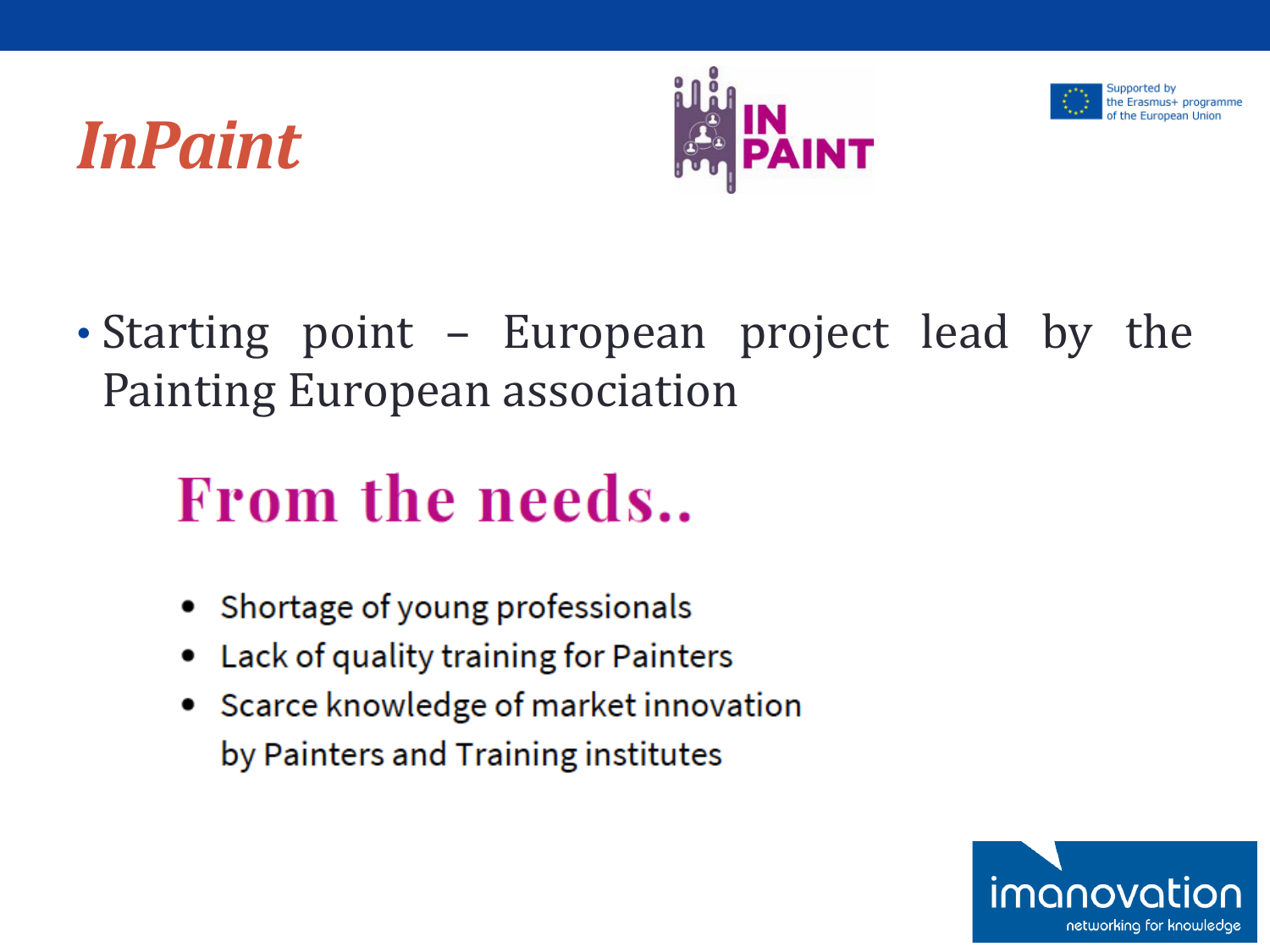# *Activities*<br>Mapping the current

situation of teachers and trainers, WBL training, good practices and training tools





Establishing a competence framework for a new profile, the WBL Developer

Gathering tools for trainers and developing innovative guidelines for the WBL Developer



#### **PARTNERS**

#### Coordinator:

UNIEP - Union Internationale des Entrepreneurs de Peinture

5 National Associations of Painting Contractors:

- WKO Landesinnung der Maler und Tapezierer NÖ
- 
- 
- Cech malířů, lakýrníků a tapetářů ČR CMLT ČR

Confederatie Bouw - Belgische Schilders

**Bundesverband Farbe Gestaltung Bautenschutz** 



The Painting & Decorating Association

#### 1 Chamber of Crafts and SMEs:



OZS - Chamber of craft and Small Business of Slovenia

#### 2 Territorial organisms of Professional training:



SBG - Sächsische Bildungsgesellschaft für Umweltschutz und Chemieberufe Dresden mbH

Střední škola stavební a strojní, Teplice

1 Company bringing together a network of international and national experts in vocational education and training:



**IMANOVATION** 





**SMEunited** 

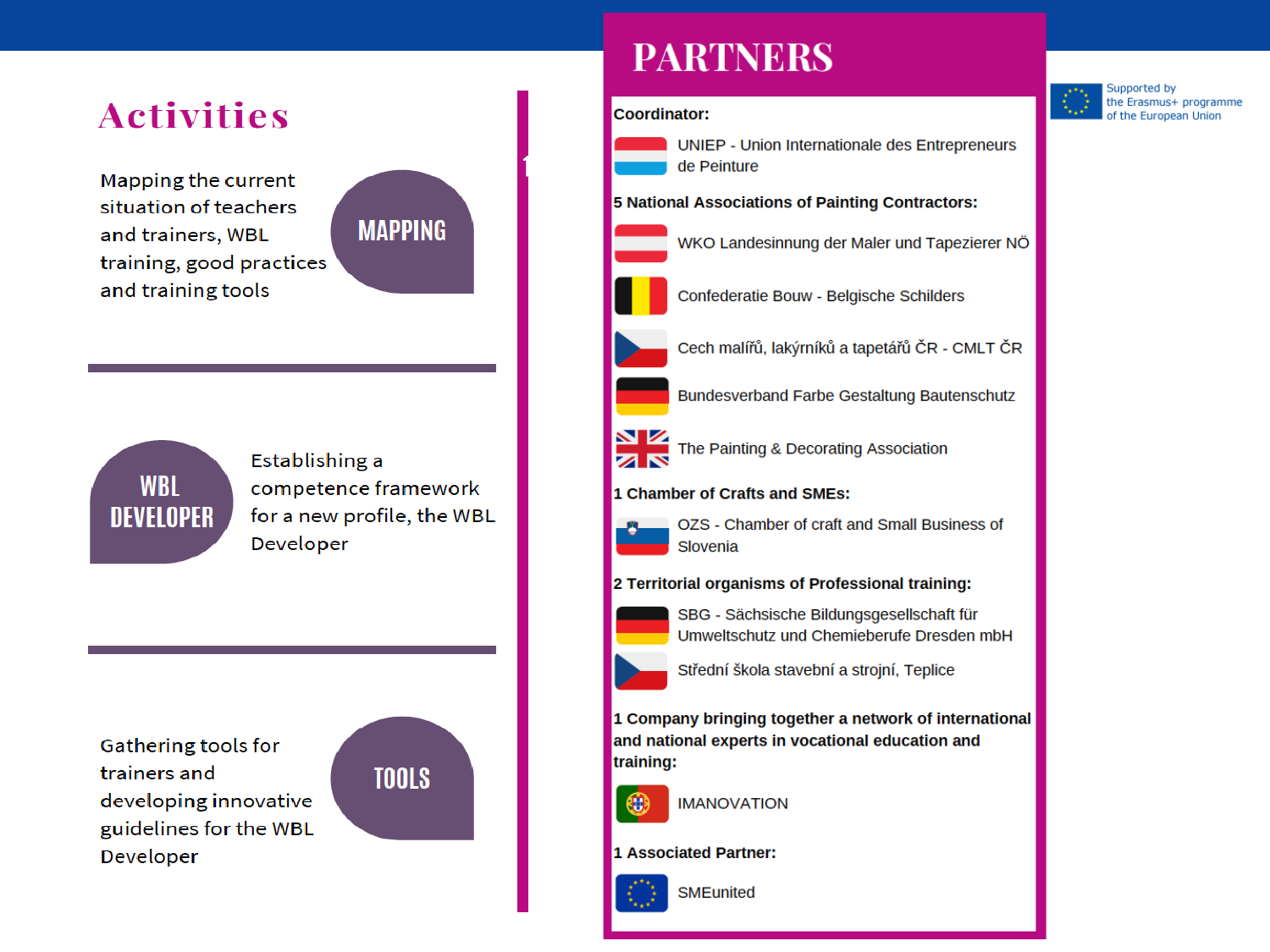



- Context:
	- Boosting Associations services/ reinforce their role - companies and training providers
	- Improve WBL in companies
	- Companies a door to attract Youngs to training and professions in the crafts

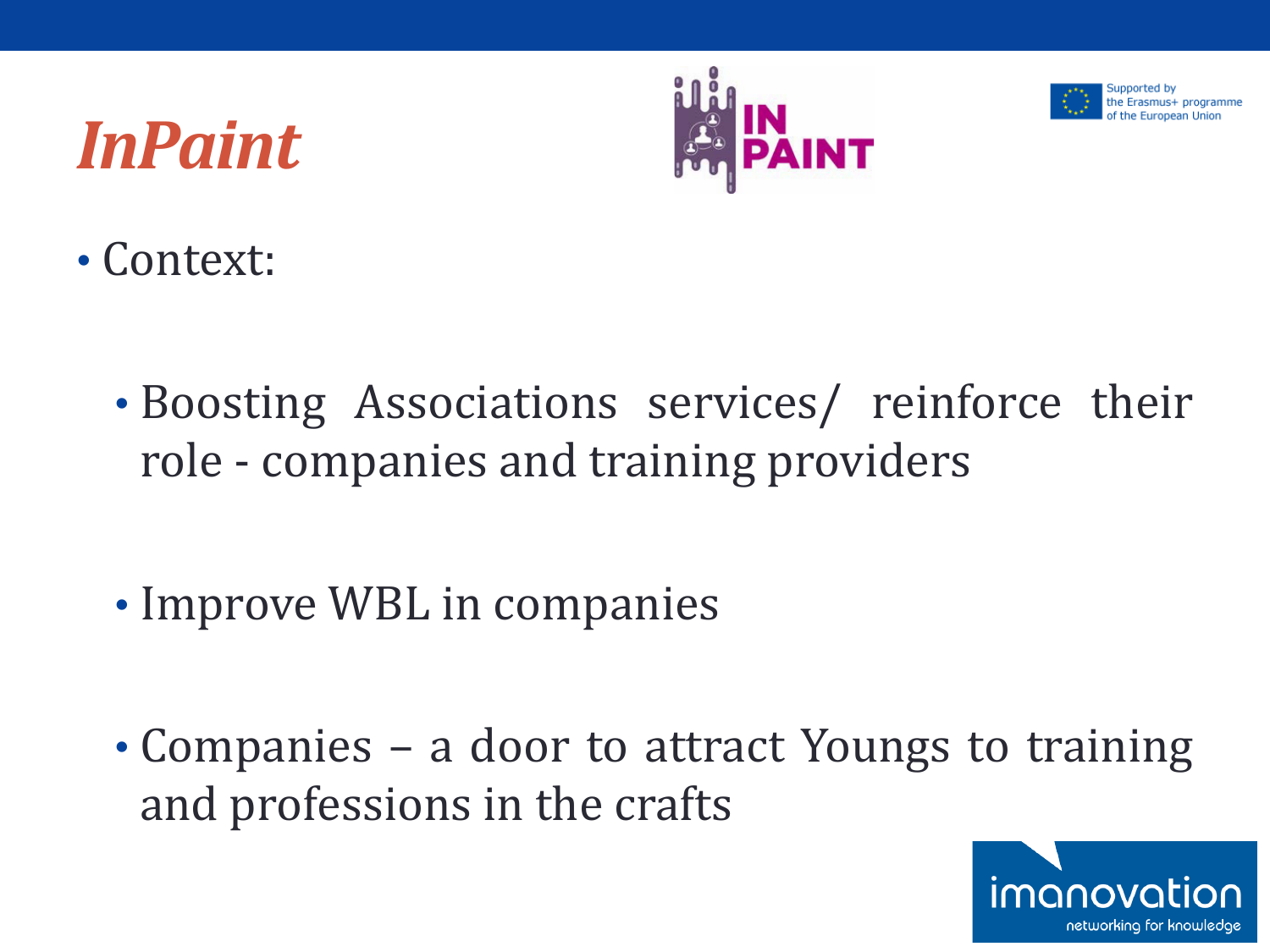



- Context:
	- SMEs need support for compensating their limited capacity to deal with their learning needs
	- To make SMEs more attractive to young people

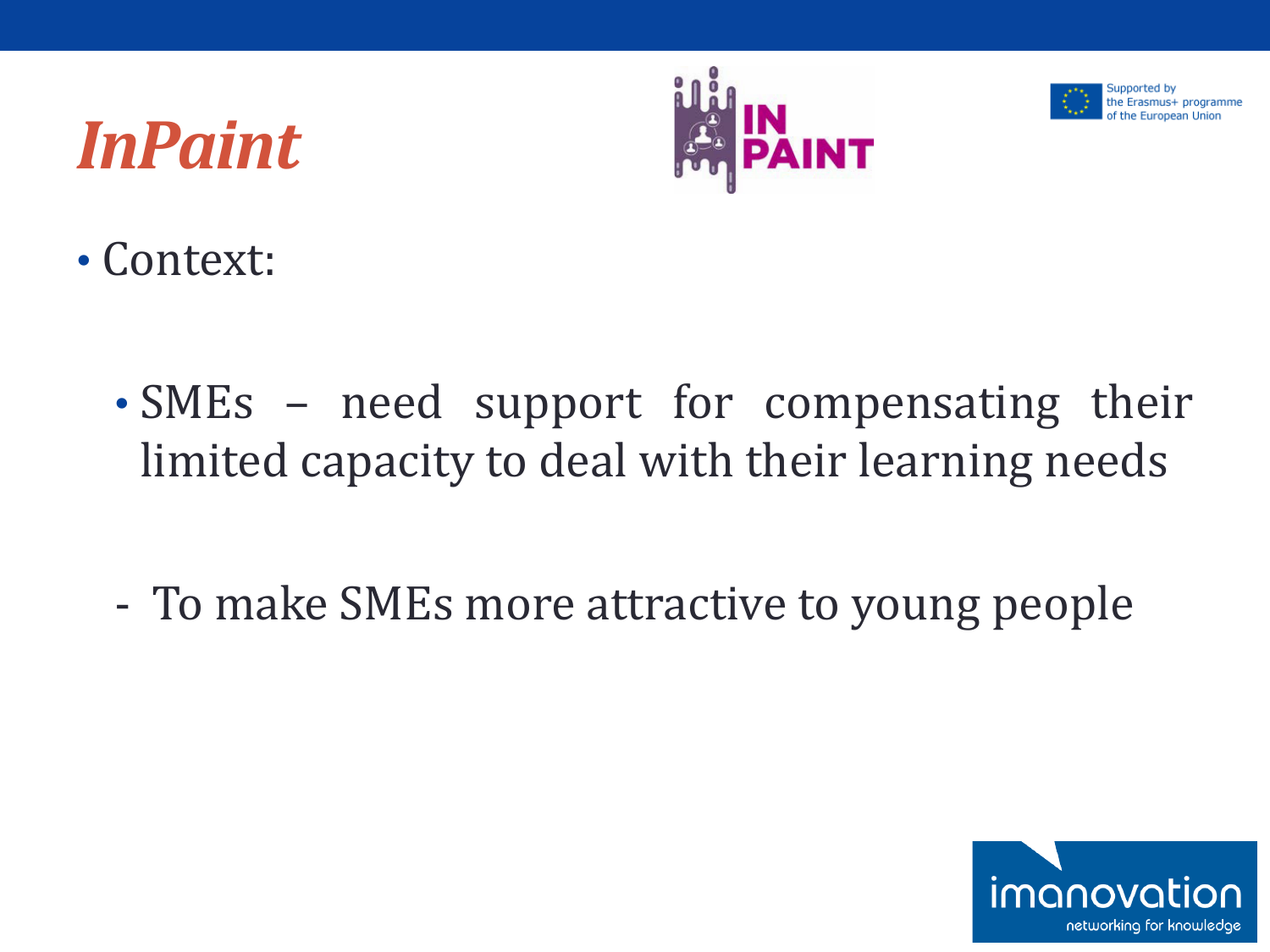



- Concrete proposal:
	- •New profile **Work based Learning developer** *(transferability to other sectors)*

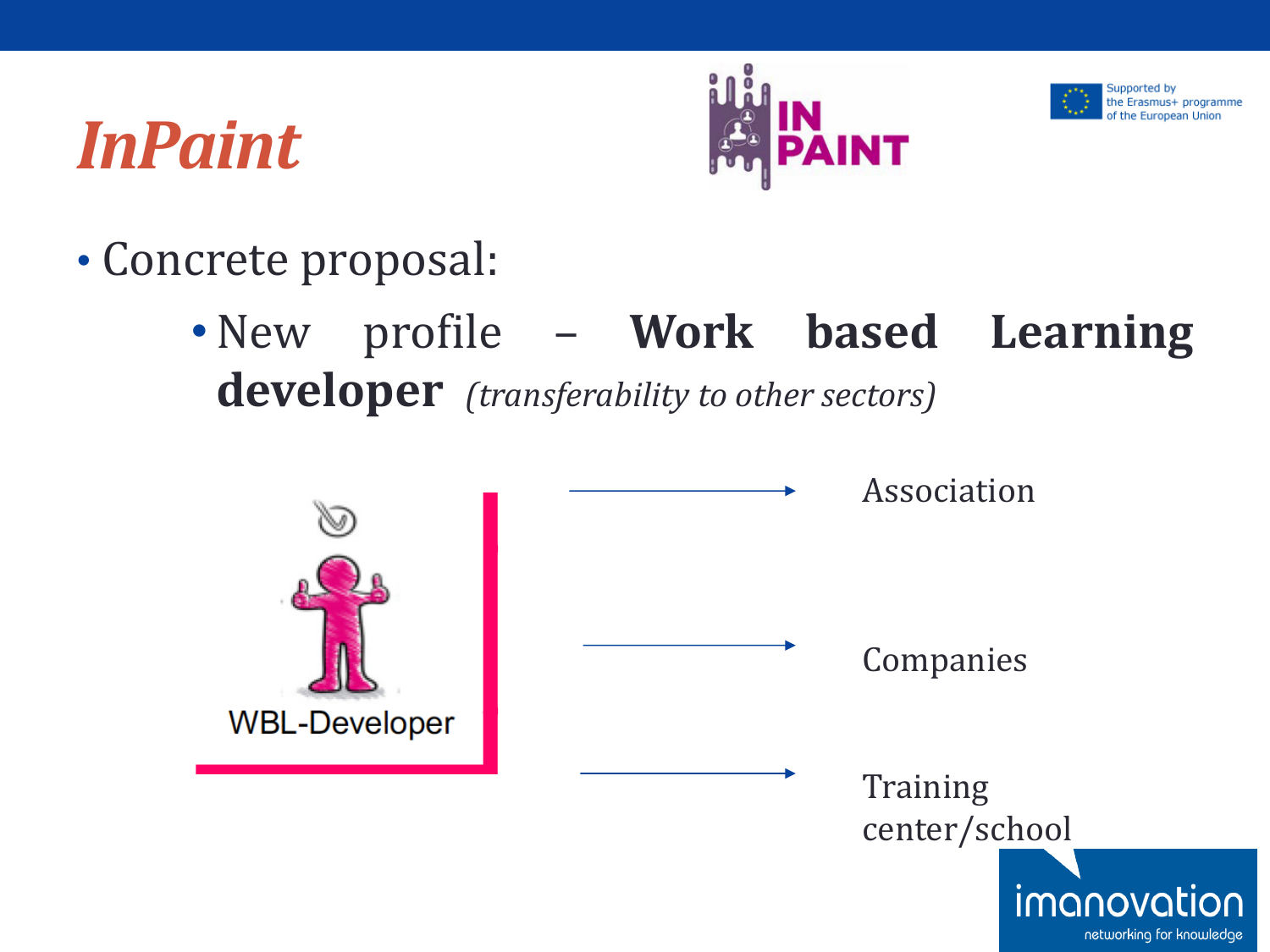



#### **Work based Learning developer**

*Facilitator to build networks* – "outside school and company " to develop cooperation between the professional associations and the schools/VET Centres structures and the precise placement of trainees.

To be the contact for companies and young people / young adults, so that:

- transition from school / education to businesses is facilitated

- skills shortage for companies is reduced
- youth unemployment is reduced

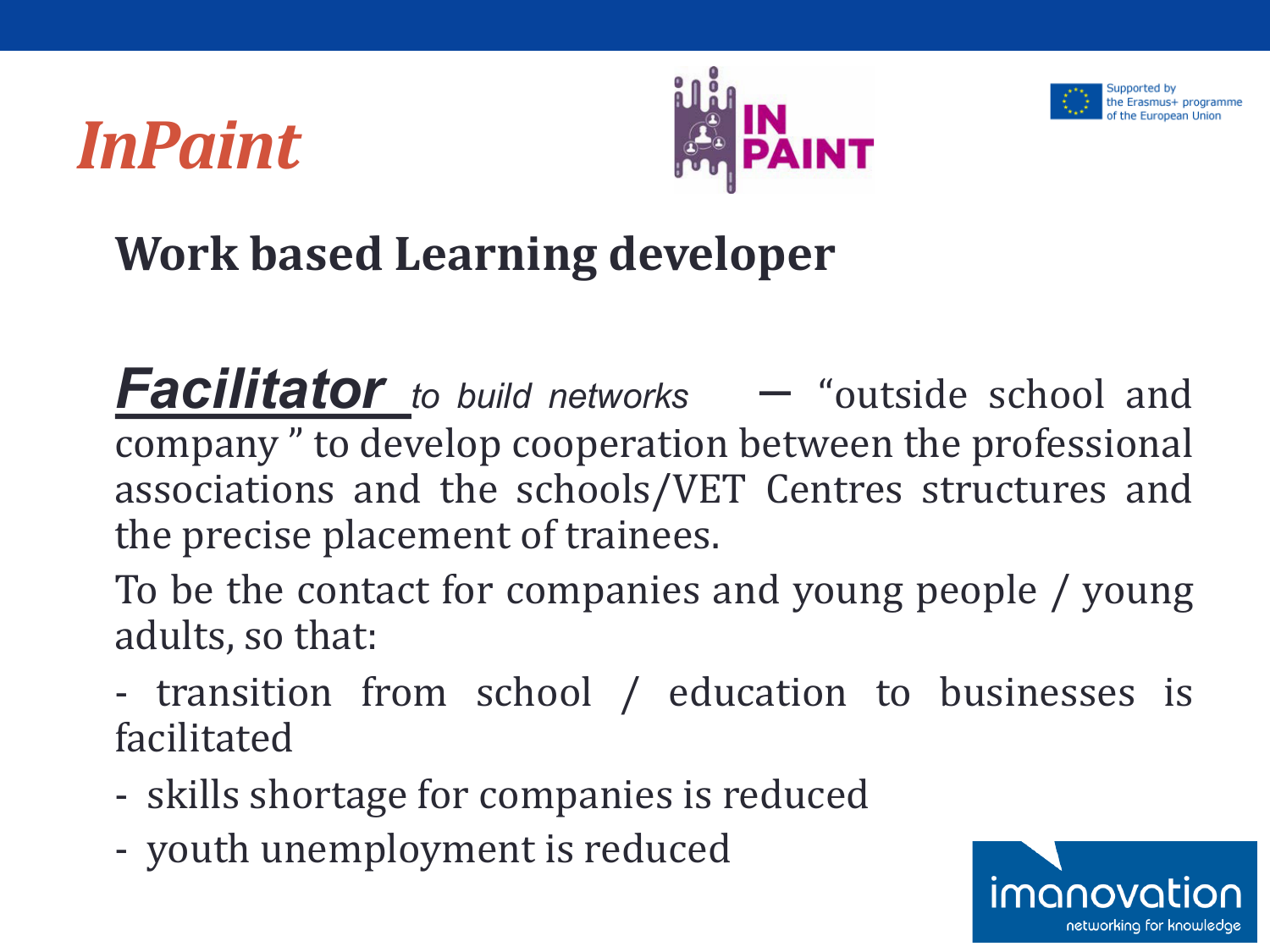



**THE TARGET GROUPS**

The target groups

- National / Regional/ local Associations
- Vocational Training centres and schools
- **Enterprises**
- Teacher and trainers
- Other Partners ( Regions)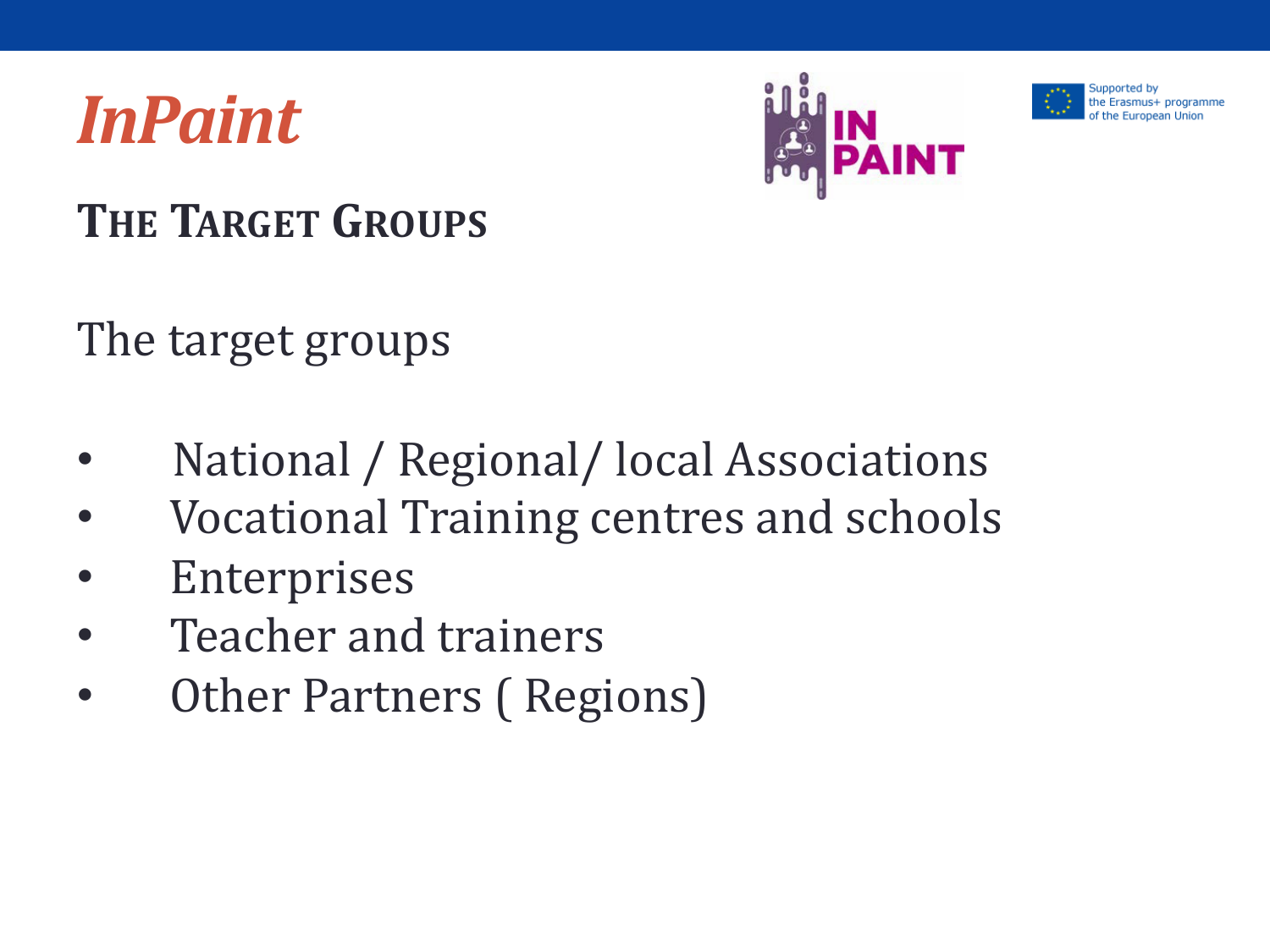



• *The profile:* 

**Professional Competence** – painting craft + 5 years of experience

**Social Skills** - Collaboration + communication+ negotiation + Conflict management +Oral and writing skills+ intercultural competence

**Personal Competence -** Self assessment willingness to develop + Self management organisation and motivation **Methodological Skills -** Knowledge skills and abilities independently of the subject

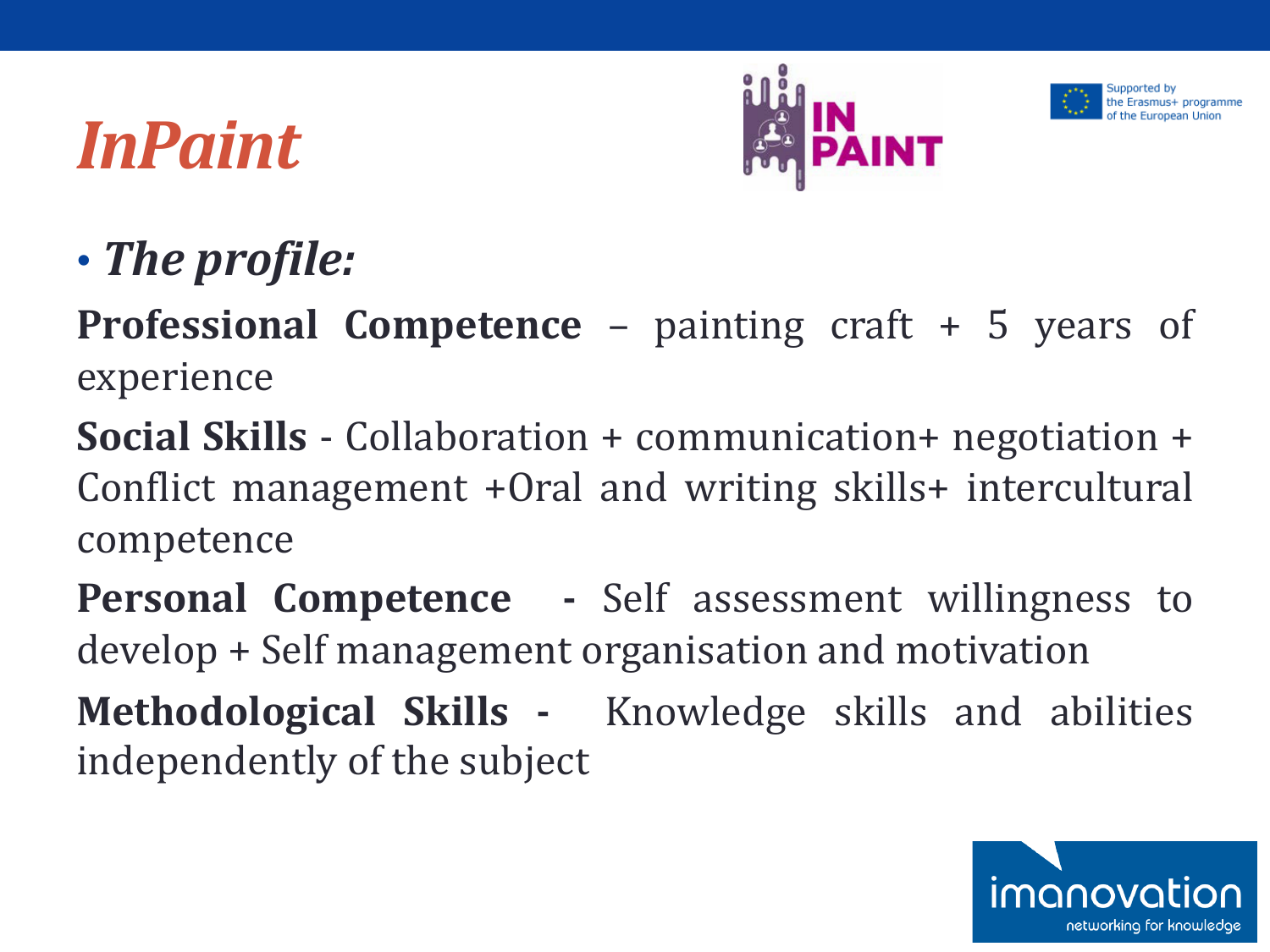



• *The 6 Units of Learning Outcomes:*

*Skills/Knowledge/Competence*

- Professional competence in the painting trade
- Business administration, commercial management and law
- Communication
- Human resource management
- Quality management including occupational safety health protection and environmental protection
- Soft Skills

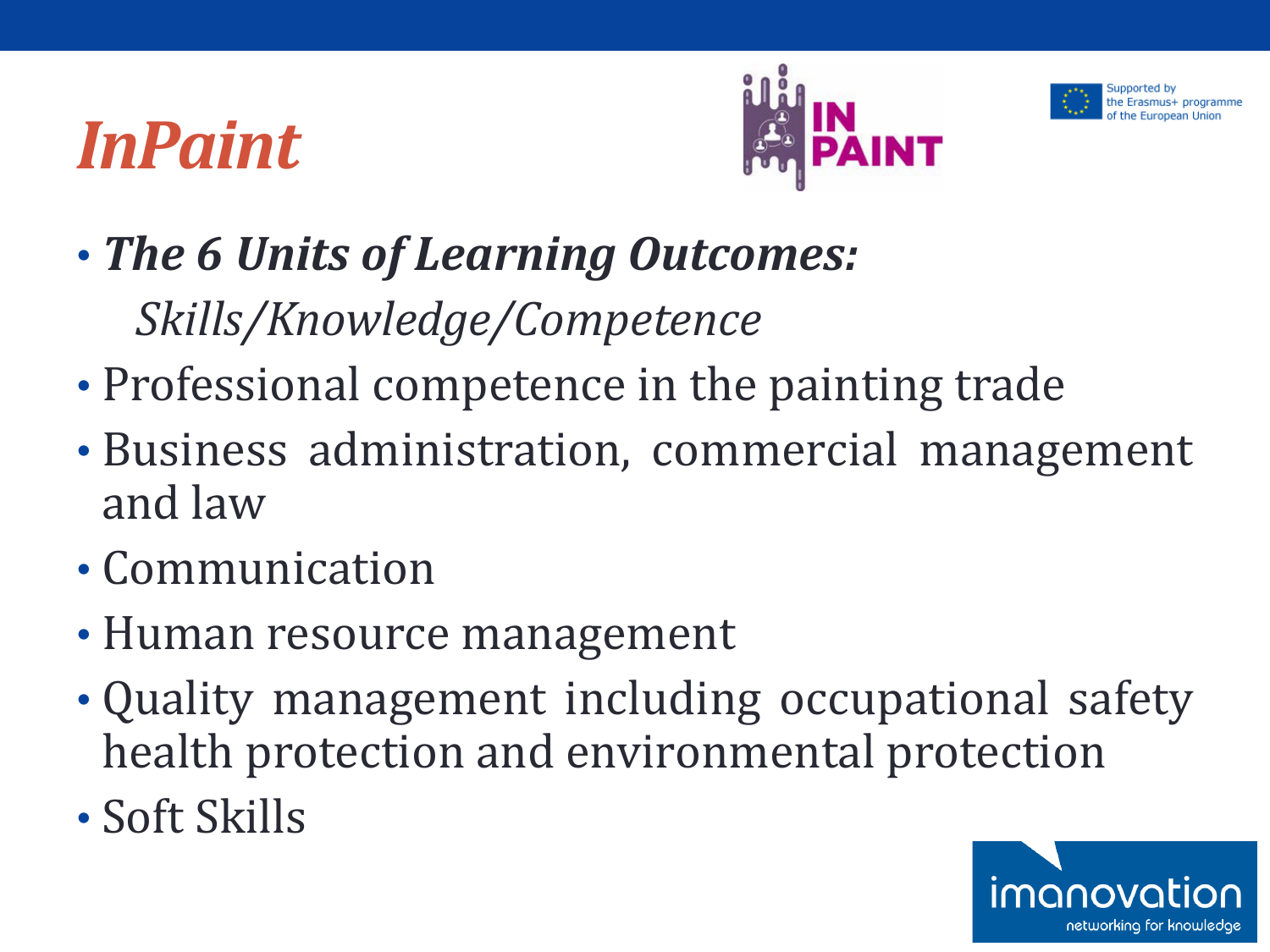



- **Impacts:** (From associations evaluation May 2019)
- Stronger connections among schools, companies, associations
- More publicity
- Better source of information all information in one source ( The WBL developer)
- National and international connections
- More to offer to partners and associates
- Development of opportunities